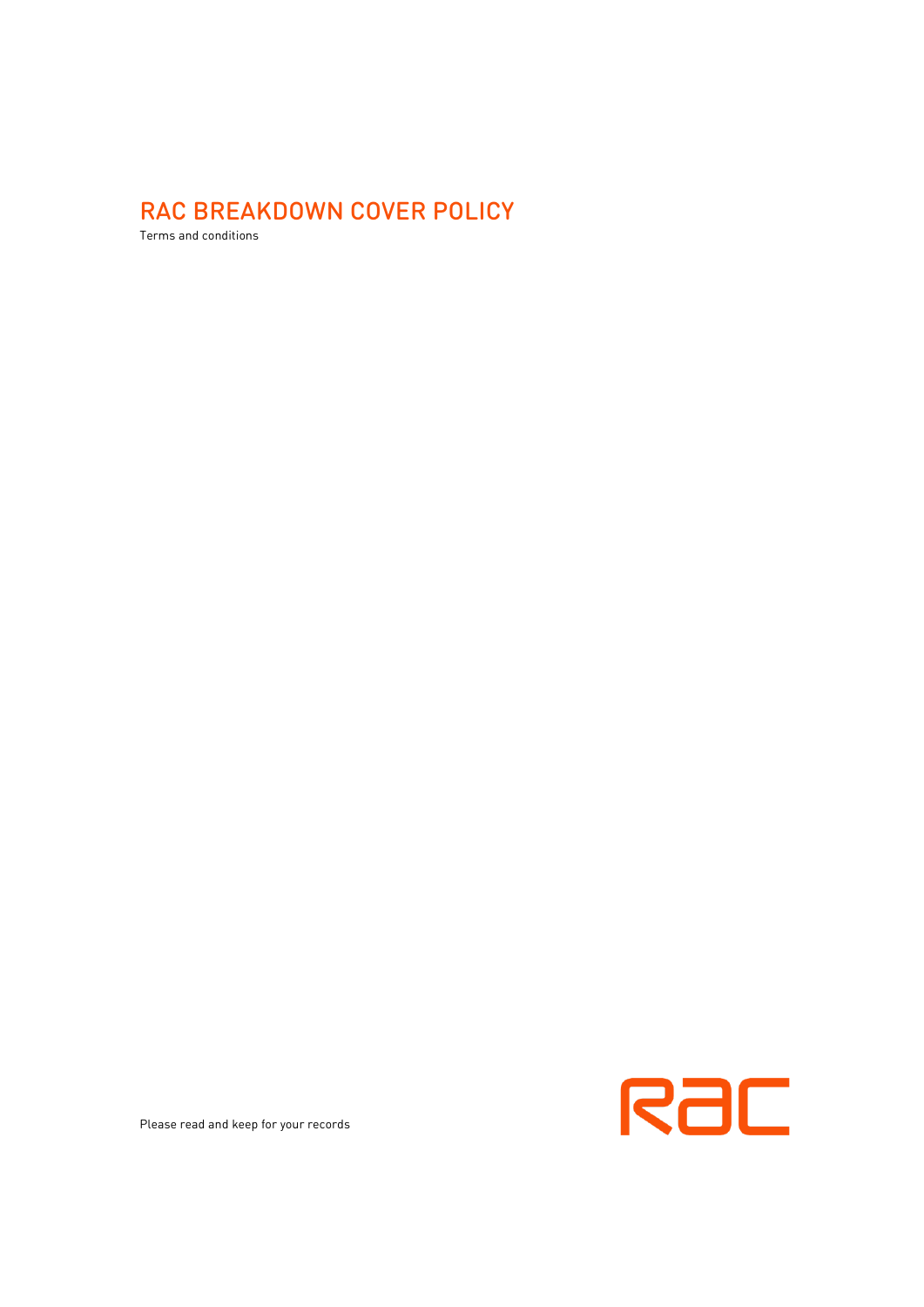## <span id="page-1-0"></span>Contact information

|                           | Telephone                                                                      | In Writing                                                                                                                                                                                 |
|---------------------------|--------------------------------------------------------------------------------|--------------------------------------------------------------------------------------------------------------------------------------------------------------------------------------------|
| <b>Breakdown</b>          | 0333 202 1867                                                                  |                                                                                                                                                                                            |
| <b>Customer Services</b>  | 0333 009 6702                                                                  | <b>Customer Service Department,</b><br>Coop Young Driver Team,<br>Affinity Insurance Solutions Limited,<br>PO Box 1172.<br>Whitstable.<br>CT5 9DS<br>AISLCustomerRelations@markerstudy.com |
| <b>Hearing assistance</b> | Telephone prefix 18001 to access Typetalk or text <b>us</b> on 07855<br>828282 |                                                                                                                                                                                            |

## Telephone charges

Please note that we do not cover the cost of making or receiving telephone calls. Our calls may be monitored and/or recorded.

Call charges may apply. Please check with your telephone provider. 03 numbers are charged at national call rates and usually included in inclusive minute plans. Text messages will be charged at your standard network rate.

## If your vehicle breaks down, please provide us with

- 1. Your name or policy number
- 2. Identification such as a bank card or driving licence
- 3. The vehicle's make, model and registration number
- 4. The exact location of the vehicle the road you are on or the nearest road junction
- 5. The number of the phone you are using
- 6. The cause of the breakdown, if you know it
- 7. Your credit card if you need additional services

If you fail to make contact within 24 hours of becoming aware of the breakdown cover may be refused in relation to the breakdown.

## Remember

Please let us know if you have called us but manage to get going before we arrive. We will only provide cover if we arranged help, so please do not go directly to a garage or other recovery service, or otherwise approve action taken by you or on your behalf.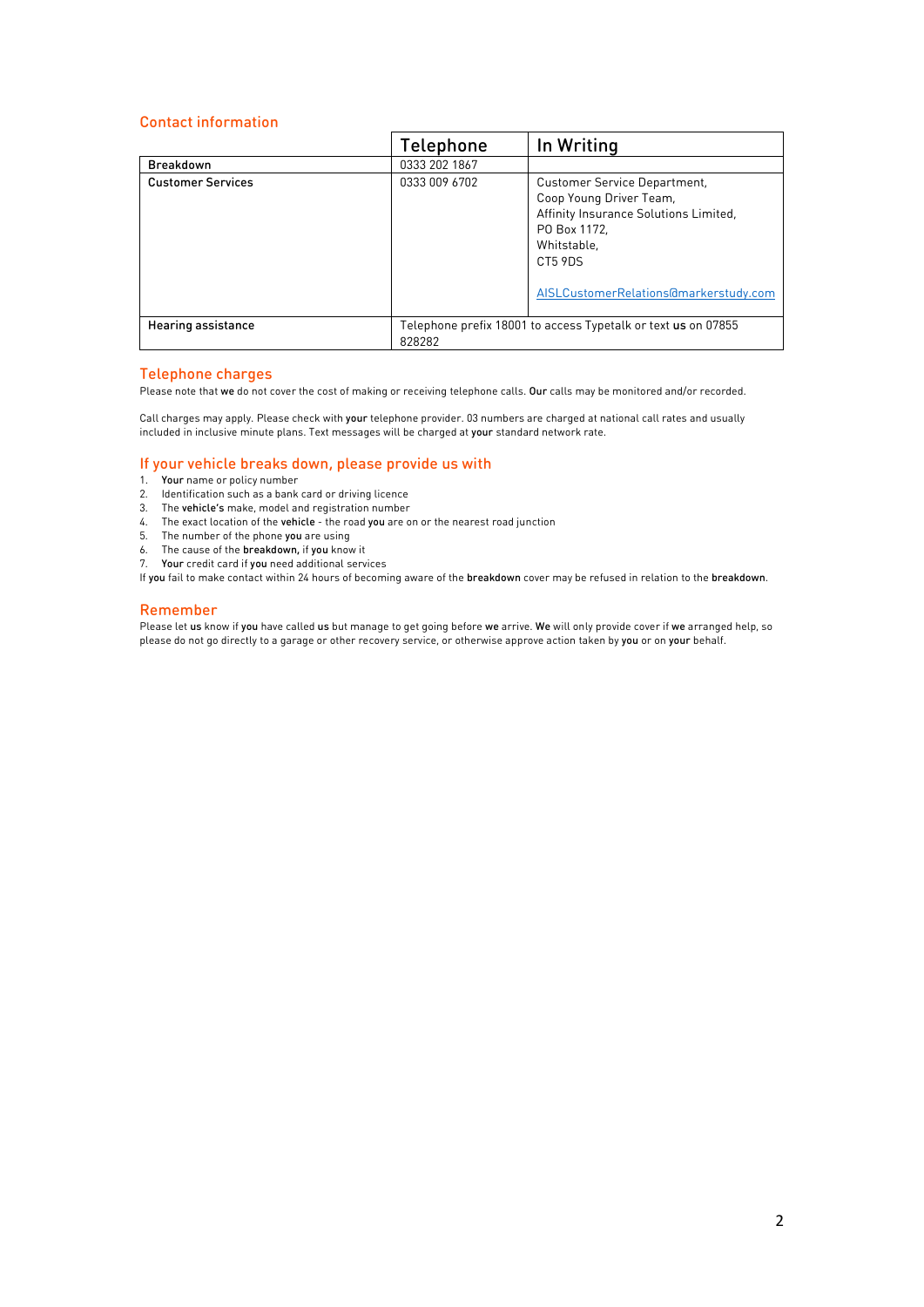## Contents

| <b>Contact information</b>                           | 2 |
|------------------------------------------------------|---|
| Your terms and conditions                            | 4 |
| Definition of words                                  | 4 |
| Important information about your RAC Breakdown Cover | 4 |
| Your Cover                                           | 5 |
| Section A. Roadside                                  | 5 |
| Section B. At Home                                   | 5 |
| Section C. Recovery                                  | 5 |
| Section D. Onward Travel                             | 5 |
| <b>General Conditions</b>                            | 6 |
| <b>Additional Benefits</b>                           | 6 |
| Cancellation of your RAC Breakdown Cover             | 7 |
| Misuse of RAC Breakdown Cover                        | 7 |
| Renewal of RAC Breakdown Cover                       | 7 |
| Changes to your details                              | 7 |
| Complaints                                           | 7 |
| Financial Ombudsman Service                          | 8 |
| <b>Financial Services Compensation Scheme</b>        | 8 |
| Your Data                                            | 8 |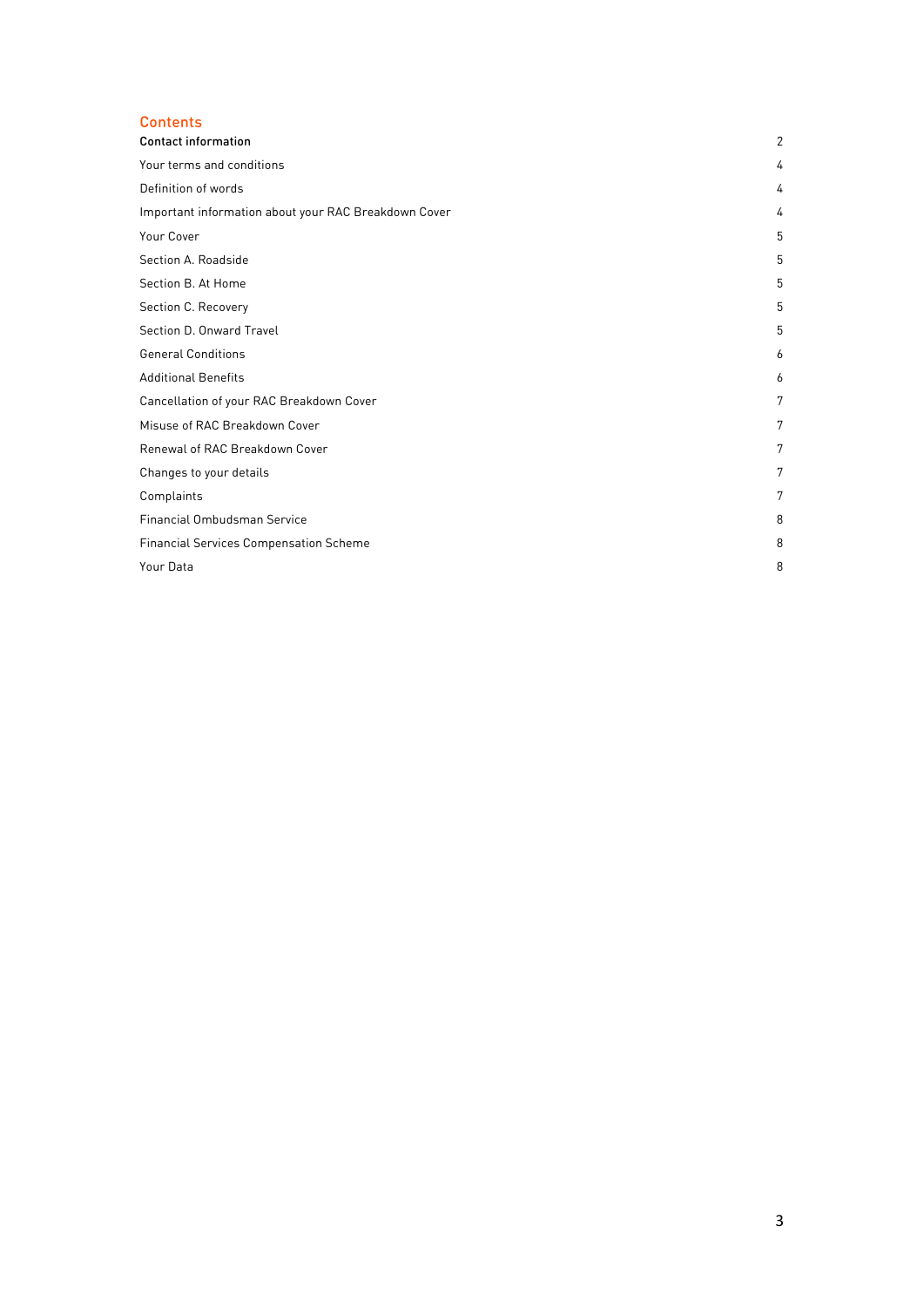## <span id="page-3-0"></span>Your terms and conditions

## <span id="page-3-1"></span>Definition of words

Any words in bold appearing throughout this RAC Breakdown Cover have a specific meaning which we explain below. "AISL" means Affinity Insurance Solutions Limited who arrange and administer this RAC Breakdown Cover; "breakdown"/"breaks down"/"broken down" means an event during the policy period, that stops the vehicle from being driven because of a mechanical or electrical failure including as a result of battery failure, running out of fuel, flat tyres, but not as a result of a mis-fuel, road traffic collision, fire, flood, theft, acts of vandalism, any driver induced fault, or any key related issue other than keys locked in your vehicle;

"call-out"/"claim" means each separate request for service or benefit for cover under any section of this RAC Breakdown Cover;

"caravan"/"trailer" means any caravan or trailer that is less than (a) 3.5 tonnes; (b) 7.0m (23ft) long; (c) 2.55 metres wide; and (d) 3 metres high;

"driver"/"their"/"they" means you or any driver of a vehicle at the time a breakdown occurs who is authorised to be

driving the vehicle and is permanently resident in the UK; "driver induced fault" means any fault caused by actions or omissions of the driver of the vehicle, except running out of fuel and battery failure;

"end date" means the date that this RAC Breakdown Cover expires as shown on your schedule;

"home" means the address in the UK where you live permanently, as shown on your schedule;

"passengers" means the driver and up to the number of passengers allowed as shown in the Vehicle Registration Document travelling in the vehicle;

"policy period" means the length of time for which your RAC Breakdown Cover is in force as shown on your schedule; "policy year" means the policy period, from the start date; "RAC"/"we"/"us"/"our"

- 1. For Sections A, B and C means RAC Motoring Services;<br>2. For Section D means RAC Insurance Limited:
- 2. For Section D means RAC Insurance Limited;
- 3. For Additional Services means RAC Motoring Services; and
- 4. In each case any person employed or engaged to provide certain services on their behalf;

"RAC Breakdown Cover" means this RAC Breakdown policy that is subject to the terms and conditions together with the schedule;

"reimburse"/"reimbursement" means reimbursement by us under the reimbursement process;

"road traffic collision" means a traffic collision involving a vehicle within the UK;

"schedule" means the document entitled "schedule" containing important details about this RAC Breakdown Cover;

"specialist equipment" means equipment that is not normally required by us to complete repairs and recoveries, for example winching and specialist lifting equipment: "start date" means the date that this RAC Breakdown Cover

begins, or renews, as shown on your schedule; "UK" means England, Scotland, Wales, Northern Ireland, and

for the purpose of this RAC Breakdown Cover includes the Channel Islands and the Isle of Man if you are a resident there;

"vehicle" means the UK registered vehicle as shown on your schedule and that complies with the following specifications:

- 1. it is either a car, light van or motorhome that is less than (a) 3.5 tonnes; (b) 6.4m (21ft) long including a tow bar; and (c) 2.55 metres wide; or
- 2. it is a motorcycle over 121cc and is not a mobility scooter

<span id="page-3-2"></span>"you"/"your" means the person taking out the RAC Breakdown Cover as named on the schedule.

## Important information about your RAC Breakdown Cover

• This RAC Breakdown Cover is intended to offer services relating to the breakdown of vehicles. Based on the information provided this RAC Breakdown Cover meets the demands and needs of those who wish to ensure the risk of the breakdown of vehicles is met now and in the future and that certain additional risks relating to the breakdown of vehicles are met.

• There are general conditions that apply to all sections. There are also specific conditions that are set out in each section that apply to each section. You must meet all of these conditions.

• All requests for service must be made directly to us.

#### Your RAC Breakdown Cover consists of:

- 1. A Breakdown Policy one or more contracts of
	- insurance between you and the insurers: a) RAC Motoring Services provides insurance for Sections A, B and C; and
	- b) RAC Insurance Limited provides insurance for all other Section D.

A premium is payable for contracts of insurance which will be made clear to you in advance of purchase.

2. A schedule. The schedule will detail the premium and any other charges payable. These will be made clear in advance of purchase, and provided to you by AISL following purchase.

#### Policy type

This RAC Breakdown Cover covers the vehicle shown on your schedule and if registered at your home address. The vehicle is covered whoever is driving.

## Policy Period

The RAC Breakdown Cover will start on the start date and end after the end date as shown on your schedule.

## Limits of Cover

Cover under this RAC Breakdown Cover is subject to limits on:

- When a claim can be made:
	- a) no claim is permitted under section A if the breakdown occurred prior to purchasing this RAC Breakdown Cover;
	- b) no claim is permitted under sections B to D within 24 hours of the initial start date of the RAC Breakdown Cover, nor within 24 hours of any upgrade to an upgraded section;
	- c) in order to make a claim under Section C (Recovery) we must have first attended under Section A (Roadside) or Section B (At Home); and
	- d) in order to make a claim under Section D, we must have first attended under Section A (Roadside) or B (At Home).
- 2. The number of claims that can be made per policy year whether under a particular section, or as a whole, one claim means one request for service or benefit for cover under any section of this RAC Breakdown Cover, regardless of who makes the claim;
- 3. The amount that is covered for certain types of claim or for certain sections, as set out in this RAC Breakdown Cover.

#### Reimbursement

Under some sections, you may need to pay for the service up front and claim this back from us. To do so, please visit www.rac.co.uk/reimbursementclaimform. If you have any queries please contact Breakdown Customer care on 0330 159 0337. Please send your completed claim form with proof of payment (such as a receipt) to Customer Services. We may ask you to supply original documents.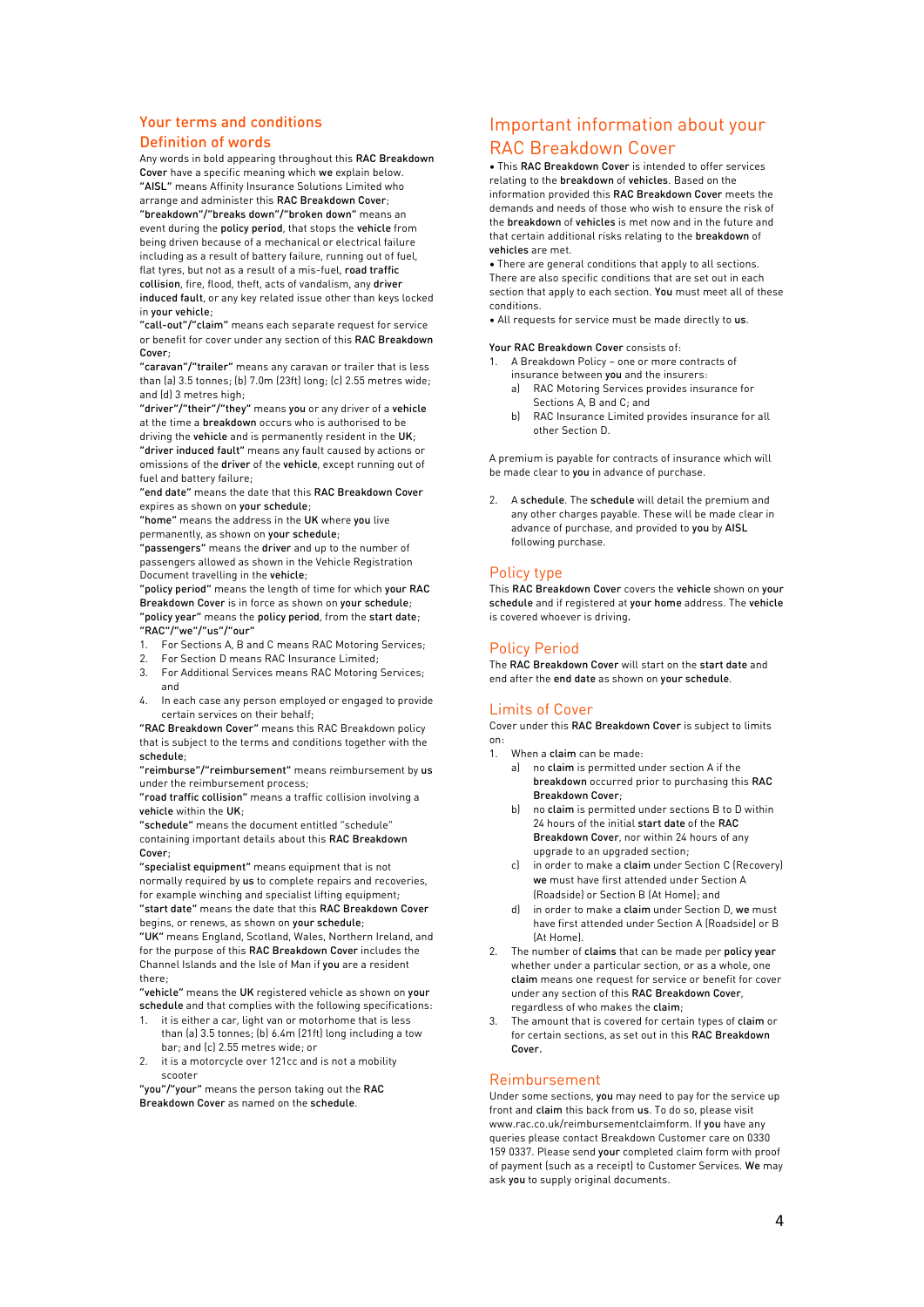## Hire Car Terms

Certain sections of this RAC Breakdown Cover include the supply of a hire car. Where a hire car is available as a covered benefit, the following terms apply:

## Covered

Up to 2 consecutive days or until your vehicle has been fixed if sooner.

- 1. We will arrange and pay for the hire cost of a replacement car whilst your vehicle is being repaired. Any replacement vehicle will be limited to a small hatchback;
- 2. If you are not eligible for a hire car arranged by us for any reason, such as you do not meet the hire car provider's terms (e.g. you have points on your licence), and you choose to hire a car yourself, let us know before you hire a car, and then provided we have agreed the cost, we will reimburse you up to £35 per day;
- 3. Where we arrange a hire car we will pay the insurance and collision damage waiver (this covers the cost of damage but you would still need to pay the excess).

#### Not Covered

- 1. We will not provide any specific car type, model or accessories, including tow bars.
- 2. Any cost of:
	- a) delivery and collection of the car hire and any fuel used;
	- b) fuel while using the car hire; or
	- c) any insurance excess and additional costs.

#### Included Benefits

As well as the cover we provide under Sections A to D, we offer the following benefits provided by RAC Motoring Services at no additional charge to you and include: • Urgent Message Relay; and

• Replacement Driver.

## Additional Services

RAC Motoring Services can also offer additional services following a breakdown for an additional charge which will be agreed with you before service is provided.

## <span id="page-4-1"></span><span id="page-4-0"></span>Your Cover Section A. Roadside

#### RAC Breakdown Cover includes cover for Roadside. Covered

If the vehicle breaks down within the UK more than a quarter of a mile from your home, we will:

- 1. Send help to repair the vehicle at the roadside. This could be a permanent or temporary repair; or
- 2. If we are unable to repair the vehicle at the roadside, we will recover the vehicle and passengers to a destination chosen by the driver up to a maximum of 10 miles from the breakdown;

If we recover the vehicle to a garage, we will reimburse you for taxi costs for passengers to continue the journey to a single destination within 20 miles.

#### Caravans or Trailers

If a caravan or trailer breaks down within the UK more than a quarter of a mile from your home, we will send help to repair the caravan or trailer at the roadside. This could be a permanent or temporary repair.

We will not provide any other cover under this RAC Breakdown Cover if a caravan or trailer breaks down. However if a vehicle breaks down and there is a caravan or trailer attached to it we will recover the caravan or trailer as well.

#### Not Covered

- 1. The cost of any parts;
- 2. The fitting of parts, including batteries, supplied by anyone other than us;
- 3. Any breakdown resulting from a fault that we have previously attended and:
	- a) the original fault has not been properly repaired; or<br>b) our advice after a temporary repair has not been our advice after a temporary repair has not been
- followed; 4. Recovery for caravans or trailers if the caravan or trailer breaks down.

## <span id="page-4-2"></span>Section B. At Home

RAC Breakdown Cover includes cover for At Home. Covered

We will provide the same cover as the "Covered" part of Section A (Roadside) if your vehicle breaks down at, or within a quarter of a mile of, your home.

#### Not Covered

Please see the "Not Covered" part of Section A (Roadside), which also applies here.

#### <span id="page-4-3"></span>Section C. Recovery

RAC Breakdown Cover includes cover for Recovery. Covered

If we are unable to repair the vehicle under Section A (Roadside) or Section C (At Home), we will recover the vehicle from the breakdown location to single destination chosen by the driver within the UK. For long distances we may use more than one recovery vehicle. Please note: recovery must be arranged with us while we are

at the scene.

## Not Covered

- 1. Please see the "Not Covered" part of Section A (Roadside), which also applies here;
- 2. Any claims due to:
	- tyre faults where the vehicle is not carrying a serviceable spare tyre, the tyre repair equipment provided by the vehicle's manufacturer or a locking wheel nut; or
	- b. any key related claim: or
- 3. A second recovery owing to the intended original destination being closed or inaccessible.

## <span id="page-4-4"></span>Section D. Onward Travel

RAC Breakdown Cover includes cover for Onward Travel.

If we attend a breakdown under Sections A (Roadside) or B (At Home), and cannot fix the vehicle on the same day, we will help the driver by making arrangements to allow the continuation of the journey. The driver can choose one of the following options, subject to availability:

- 1. Hire Car;
- 2. Alternative transport; or
- 3. Overnight accommodation.

#### 1. Hire Car

#### Covered

Please see Hire Car terms. Hire Cars must be arranged with us within 24 hours of the time of breakdown.

#### 2. Alternative transport

#### Covered

If the driver would prefer to continue the journey by air, rail, taxi or public transport, we will reimburse you for a standard class ticket up to £150 per person or £500 for the whole party, whichever is less.

#### 3. Overnight accommodation

#### Covered

The driver may decide that waiting for the vehicle to be fixed is best. We will arrange one night's bed and breakfast accommodation, up to a value of £150 per person or £500 for the whole party, whichever is less.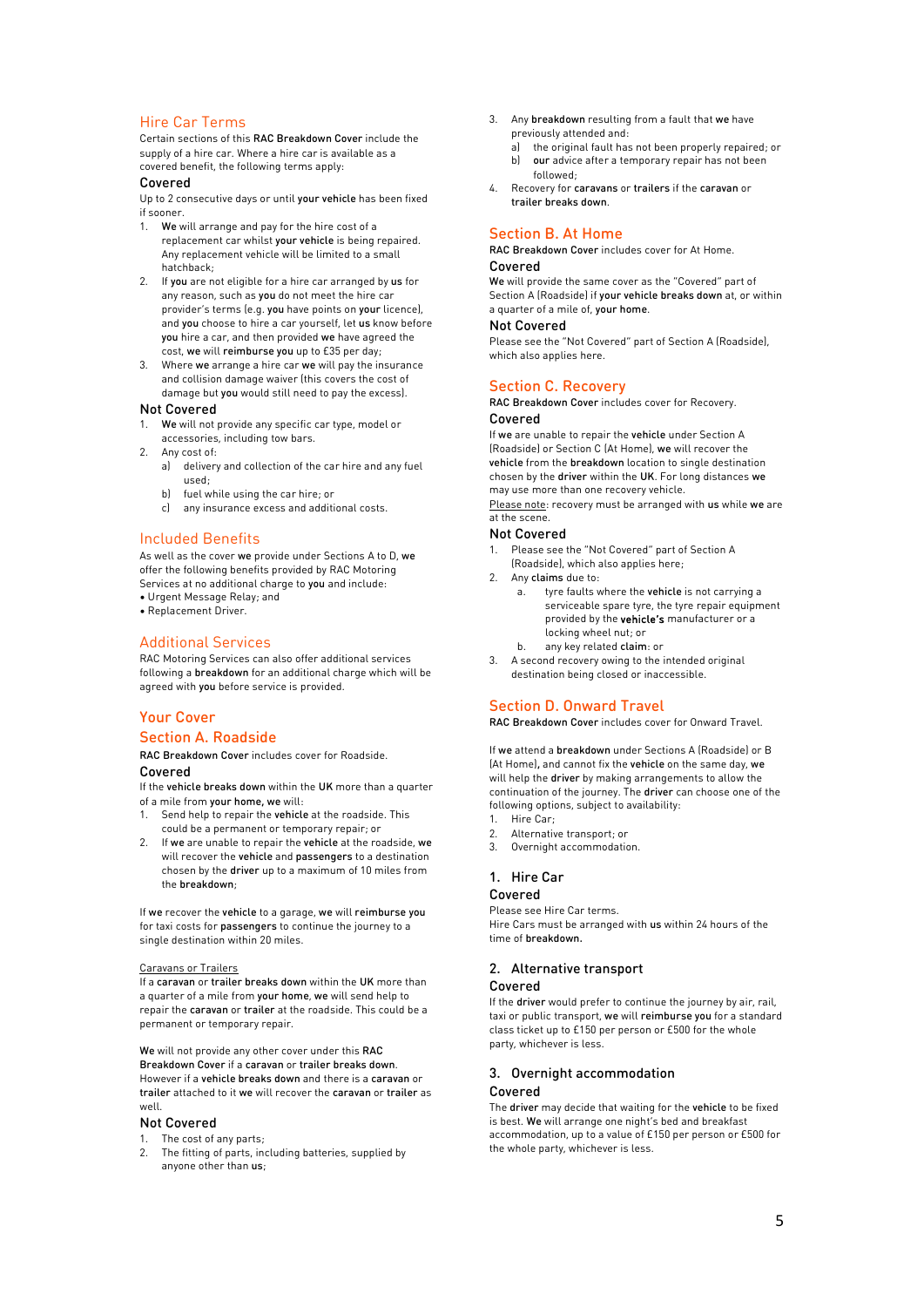#### 4. Assistance in a medical emergency Covered

We will also help if the driver or one of the passengers suddenly or unexpectedly falls ill and needs medical help before the end of the journey. We will help to:

- 1. book one night's bed and breakfast accommodation for the driver and passengers if the hospital is more than 20 miles from home. We will reimburse you up to £150 per person or £500 for the whole party; and
- 2. arrange to get the patient home or to a local hospital as soon as they are fit to travel.

#### Not Covered

We will not assist the driver where they or one of the passengers is taken ill during a journey to or from a doctor's surgery or hospital, including planned doctor or hospital appointments or emergencies.

### <span id="page-5-0"></span>General Conditions

The following conditions apply to all sections of this RAC Breakdown Cover. If you do not comply we can refuse cover and/or cancel your RAC Breakdown Cover.

- 1. You must pay your premium.
- 2. You must request services directly from us, as we will only provide cover if we make arrangements to help you.
- 3. Where the breakdown is caused by a component failure this must stop the vehicle from working, so for example an air-conditioning failure in itself does not constitute a breakdown, and the illumination of a warning light does not always constitute a breakdown. If it does not, you will need to take your vehicle to a place of repair and your RAC Breakdown Cover will not cover this.
- 4. We will not cover any claim where the vehicle is already at a garage or other place of repair.
- 5. Where we deem, acting reasonably, that you requested service to avoid the cost of repairing the vehicle, or to correct an attempted repair by someone else, we will not provide cover.
- 6. A driver must be with the vehicle when we attend.
- 7. You are responsible at all times for the care of your personal belongings, valuables, luggage and goods in or on a vehicle. We will not be responsible for any loss of or damage to them.
- 8. Where we recover passengers under the age of 16, they must be accompanied by an adult.
- We will not allow animals in our vehicles, except quide dogs. Any animals can remain in the vehicle at the driver's own risk. We will not be liable for any injury to animals, or damage caused by them. We will not transport any livestock. We will not be responsible for any costs relating to animals.
- 10. The vehicle must not carry more passengers than the number stated in the vehicle's registration document. Each passenger must have a separate fixed seat fitted to the manufacturer's specification and any child must occupy a properly fitted child seat.
- 11. Where we provide a repair to the vehicle, whilst we are responsible for that repair, this does not mean that we are confirming the legal and roadworthy condition of the vehicle. This remains your responsibility.
- 12. We will not be responsible for any losses that may incur following a breakdown that are not expressly covered by this RAC Breakdown Cover. For example, we will not pay for any loss of earnings or missed appointments.
- 13. We do not guarantee that recovery to any garage will be during opening hours, or that repairs can start immediately. Whilst we will try to check that the garage will undertake the type of repairs required, we cannot guarantee this. We will not take responsibility for repairs carried out at any garage and the contract for such repairs will be between you and the garage / repairer.
- 14. During extreme weather, riots, war, civil unrest, industrial disputes, our services can be interrupted. We will resume our service to you as soon as we can in these circumstances.

15. The cost of the following is not covered by this RAC Breakdown Cover:

#### specialist equipment;

- b) ferry charges for the vehicle and our vehicle;
- c) any damage to glass even if the damage means the vehicle cannot be legally or safely driven. We will arrange transport to a local garage so you can arrange to get the vehicle fixed but you will have to pay for this;
- d) spare tyres and wheels and repairing or sourcing them; or
- e) recovery by someone other than us even if this is requested by the emergency services. We will only provide recovery once instructed to do so by the emergency services.
- 16. In handling any claim there may be more than one option available to the driver under this RAC Breakdown Cover. We will decide which is the most appropriate option based on our expertise in breakdown situations. In doing so we will act in consultation with the driver, and act reasonably at all times.
- 17. The vehicle must be privately owned and only used for private use, including use for any business use other than hire and reward and/or courier services.
- 18. This RAC Breakdown Cover does not cover:
	- a) routine servicing, maintenance or assembly of the vehicle;
	- b) caravan or trailers, except as described under Section A;
	- c) use of your vehicle for business, including for example demonstrating, carrying trade plates, commercial travelling and use for hire and reward;
	- d) breakdowns resulting from activities that are not subject to the normal rules of the road for example rallies, stock car racing, use of the Nürburgring or other formal or informal race events;
	- breakdowns that occur off the public highway to which the **driver** or we have no legal access:
	- f) the vehicle if it is not legally taxed, insured and holding a valid MOT which is required by law or is not being used in line with the manufacturer's guidelines;
	- g) vehicles that are not in a roadworthy condition. If we consider, acting reasonably, that the vehicle is not in a legal or roadworthy condition, we can refuse to provide service. If you can demonstrate that the vehicle is roadworthy we will provide service;
	- h) any claim that is or may be affected by the influence of alcohol or drugs;
	- i) any breakdown that is caused by or as a result of vehicle theft or fire; or
	- j) any claim under this RAC Breakdown Cover where the breakdown was first reported to us under a different policy.
- 19. If the driver is asked to review and approve a document recording the condition of the vehicle, including an electronic form, it is their responsibility to ensure that the record is accurate and complete, and we will not be responsible for any errors or omissions.

## <span id="page-5-1"></span>Additional Benefits

The following are provided at no additional charge:

#### Service in the Republic of Ireland

If the vehicle has broken down in the Republic of Ireland, we will provide a Roadside attendance service only, as described under Section A (Roadside). If your home address is in Northern Ireland, we will recover the vehicle to your home, or to another destination in Northern Ireland if the distance is less.

#### Urgent message relay

If the vehicle has broken down and the driver needs to get in touch with friends and family urgently, we will get a message to them.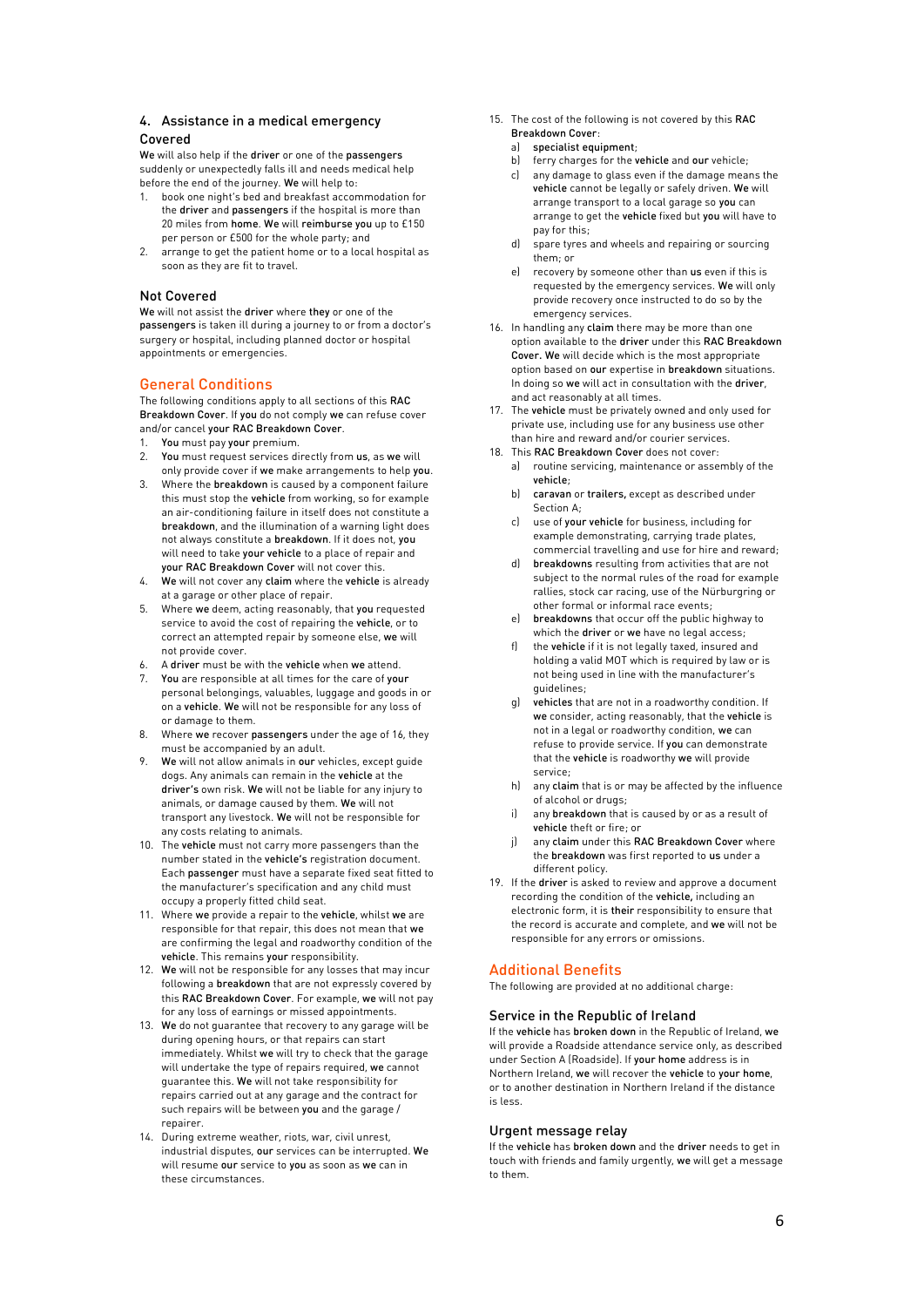#### Replacement driver

If the driver becomes ill during a journey in the UK and no one within the party can drive the vehicle, we may be able to provide a replacement driver. This service is discretionary, and we will decide whether or not to provide this service.

#### Additional services

We can provide additional services that are not included in your RAC Breakdown Cover but we will charge you for these, for example to:

- 1. Purchase the parts you need to get on your way;
- 2. Pay for specialist equipment to complete the repairs;
- 3. Extend the hire time for a replacement car;
- 4. Arrange a second or extended recovery; or
- 5. Attend a mis-fuel event.

If you need extra help, we will agree the costs up front and will need full payment before we can help. If you took out the RAC Breakdown Cover, you will be responsible for any additional charges so if we help someone under your RAC Breakdown Cover and they cannot pay, we will invoice you. This is why we request proof of identity at the breakdown.

## <span id="page-6-0"></span>Cancellation of your RAC Breakdown Cover

#### Your right to cancel

You can cancel your RAC Breakdown Cover within the cooling off period, being 14 days from the later of: 1. the start date; or

2. the date you receive your RAC Breakdown Cover documents.

If you do this, we will cancel the RAC Breakdown Cover with immediate effect from the day you request it and we will refund your premium in full unless a claim has been made within this cooling off period.

At any time after the 14 day cooling off period referred to above, you may cancel your RAC Breakdown Cover. Cancellations must be made by contacting AISL.

Your RAC Breakdown Cover will automatically cancel if your associated motor insurance policy is cancelled.

#### Our right to cancel

- 1. If any premium for the RAC Breakdown Cover is not paid by a relevant date as stated on your schedule, AISL will notify you. All payments must be paid within 28 days of the relevant date, if not your RAC Breakdown Cover may be cancelled; and
- 2. We may cancel the RAC Breakdown Cover in the event of misuse of this RAC Breakdown Cover and there will be no refund any premium;

## <span id="page-6-1"></span>Misuse of RAC Breakdown Cover

Each driver must not:

- 1. Behave inappropriately towards us, including acting in a threatening or abusive manner, whether verbally or physically;
- 2. Persuade or attempt to persuade us into a dishonest or illegal act:
- 3. Omit to tell us important facts about a breakdown in order to obtain a service;
- 4. Provide false information in order to obtain a service; Knowingly allow someone that is not covered by your
- RAC Breakdown Cover to try and obtain a service under this RAC Breakdown Cover;
- 6. Pay for additional services or goods in the knowledge that the payment has or will fail, with no intention of providing alternative payment.

If these conditions are not complied with, we may:

- 1. Restrict the cover available to you at the next renewal;
- 2. Restrict the payment methods available to you;
- 3. Refuse to provide any services to you under this RAC Breakdown Cover with immediate effect;
- 4. Immediately cancel this RAC Breakdown Cover; and
- 5. Refuse to sell any RAC Breakdown Cover or services to you in the future.

We may also take any of the additional steps as set out above if any claim is found to be fraudulent in any way, and the RAC Breakdown Cover will be cancelled with effect from the date of the fraudulent act, and the fraudulent claim forfeited. We will not refund any premium. We will notify you in writing if we decide to take any of the above steps.

#### <span id="page-6-2"></span>Renewal of RAC Breakdown Cover

A new RAC Breakdown Cover may be issued when you renew your existing associated motor insurance policy.

## <span id="page-6-3"></span>Changes to your details

You must let AISL know immediately if you need to change anything on your RAC Breakdown Cover.

AISL can be contacted by phone, post, or email. Please see Contact Information.

If you change your vehicle you must contact AISL to update your details. If you do not, you may not be covered.

We will not change your RAC Breakdown Cover into someone else's name. If you cancel your RAC Breakdown Cover for any reason, the whole RAC Breakdown Cover will be cancelled and others on your RAC Breakdown Cover will no longer be covered by us.

All communications from AISL or us shall be deemed duly received if sent to your last known address.

### <span id="page-6-4"></span>**Complaints**

We are committed to providing excellent service. However, we realise that there are occasions when you feel you did not receive the service you expected. If you are unhappy with our services relating to this RAC Breakdown Cover such as services at or following a breakdown, or the included benefits please contact us as follows:

|                                           | Phone               | In writing                                                                                                                                     |
|-------------------------------------------|---------------------|------------------------------------------------------------------------------------------------------------------------------------------------|
| Breakdown<br>related<br>Complaints        | 0330<br>159<br>0337 | <b>Breakdown Customer Care</b><br><b>RAC Motoring Services</b><br><b>Great Park Road</b><br><b>Bradley Stoke</b><br>Bristol<br><b>BS32 40N</b> |
|                                           |                     | Breakdowncustomercare@rac.co.uk                                                                                                                |
| Sales and<br>administration<br>Complaints | 0333<br>005<br>0509 | Co-op Young Driver Complaints Team,<br>Affinity Insurance Solutions Limited,<br>PO Box 1172,<br>Whitstable.<br>CT5 9DR                         |
|                                           |                     | AISLCustomerRelations@markerstudy.com                                                                                                          |

<span id="page-6-5"></span>A dispute relating to goods or services sold online can also be submitted to the European Commission Online Dispute Resolution Service ("ODR") via their website: http://ec.europa.eu/consumers/odr/. The ODR is a platform which helps customers who have purchased goods or services online in the EU if a dispute arises. The ODR platform will send your complaint to a certified Alternative Dispute Resolution Provider who works with the parties to solve the problem. Please note: for qualifying financial services products purchased in the UK this will be the UK's Financial Ombudsman Service.